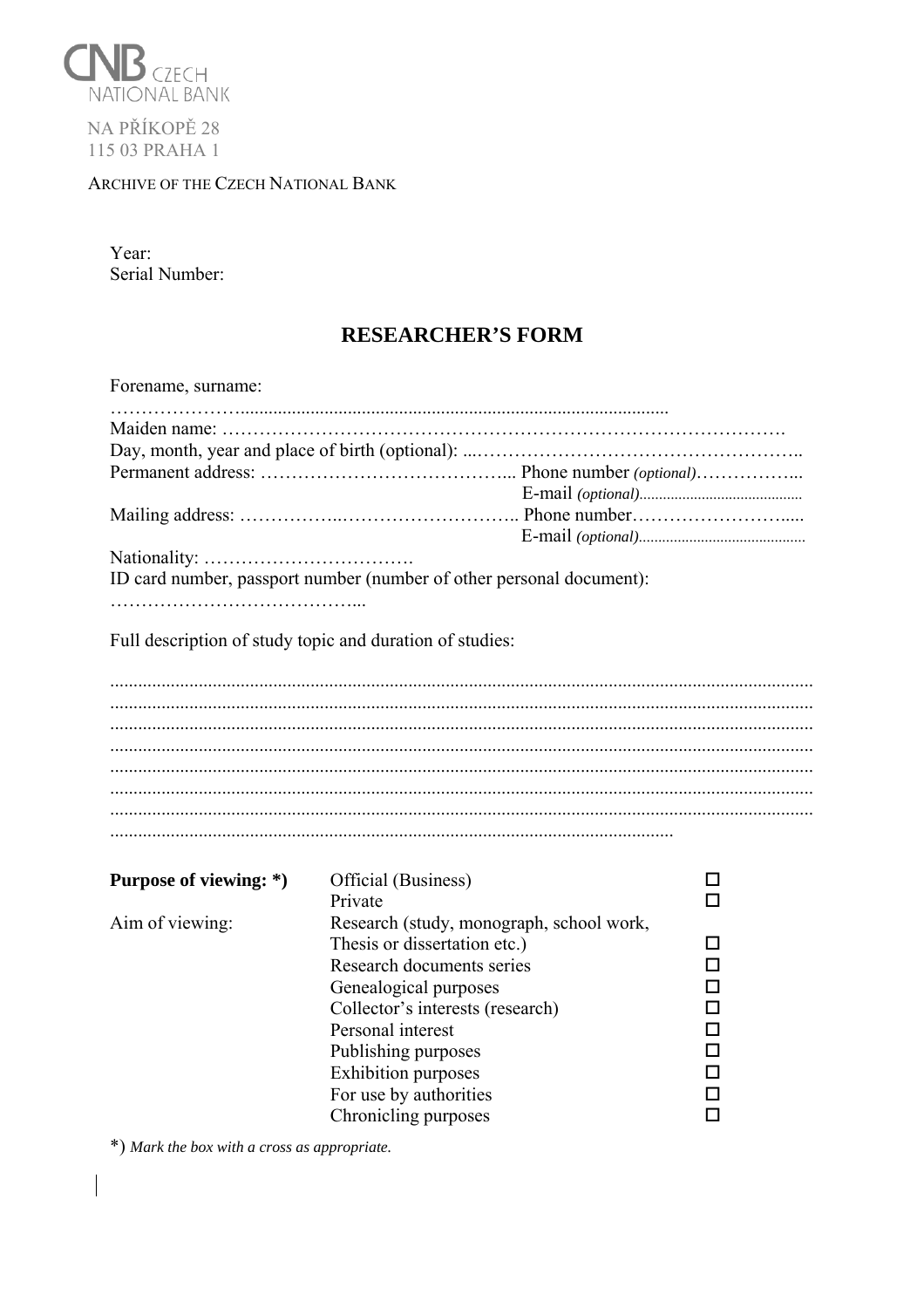In the case of official (business) purposes, give the name and registered office of the legal entity for which the researcher is studying the topic:

...............................................................................................................................................

**I declare that I am fully aware, in accordance with the relevant legislation, of my personal responsibility for dealing with the information I obtain by viewing the archive materials.** 

**I declare that I have read the Research Rules and I am aware that further viewing of the archive materials may be denied and/or the consent given may be withdrawn should I breach the basic obligations.** 

**Similarly I am aware that in case of false information in the researcher's form I can be prosecuted for a criminal offence and viewing of the archive materials may be denied and/or the consent given may be withdrawn should I breach the basic obligations.** 

Information for researchers:

Personal data included in the researcher's form are gathered and processed according to the Act No. 499/2004 Coll. on Archive and Registration Services and the Amendment of Some Acts as subsequently amended and Act No. 101/2000 Coll. on Protection of Personal Data the Amendment of Some Acts. Personal data in the researcher's form are processed to protect the archival documents and serve only for the internal use of the archive and are not provided to other persons.

At…….......................……… on (date) …………… ................................................. *(signature)*  Information checked by: .........................................., on: ............................................. Viewing permitted by: .............................................., on: ............................................. Signature of the research room supervisor: ............................................ Viewing of unprocessed documents permitted by: .........................., on: ................................ Viewing of documents in retention period permitted by: ......................., on: ............................. Viewing of documents containing personal data (Act No. 101/2000 Coll) permitted by: ......................., on: .............................